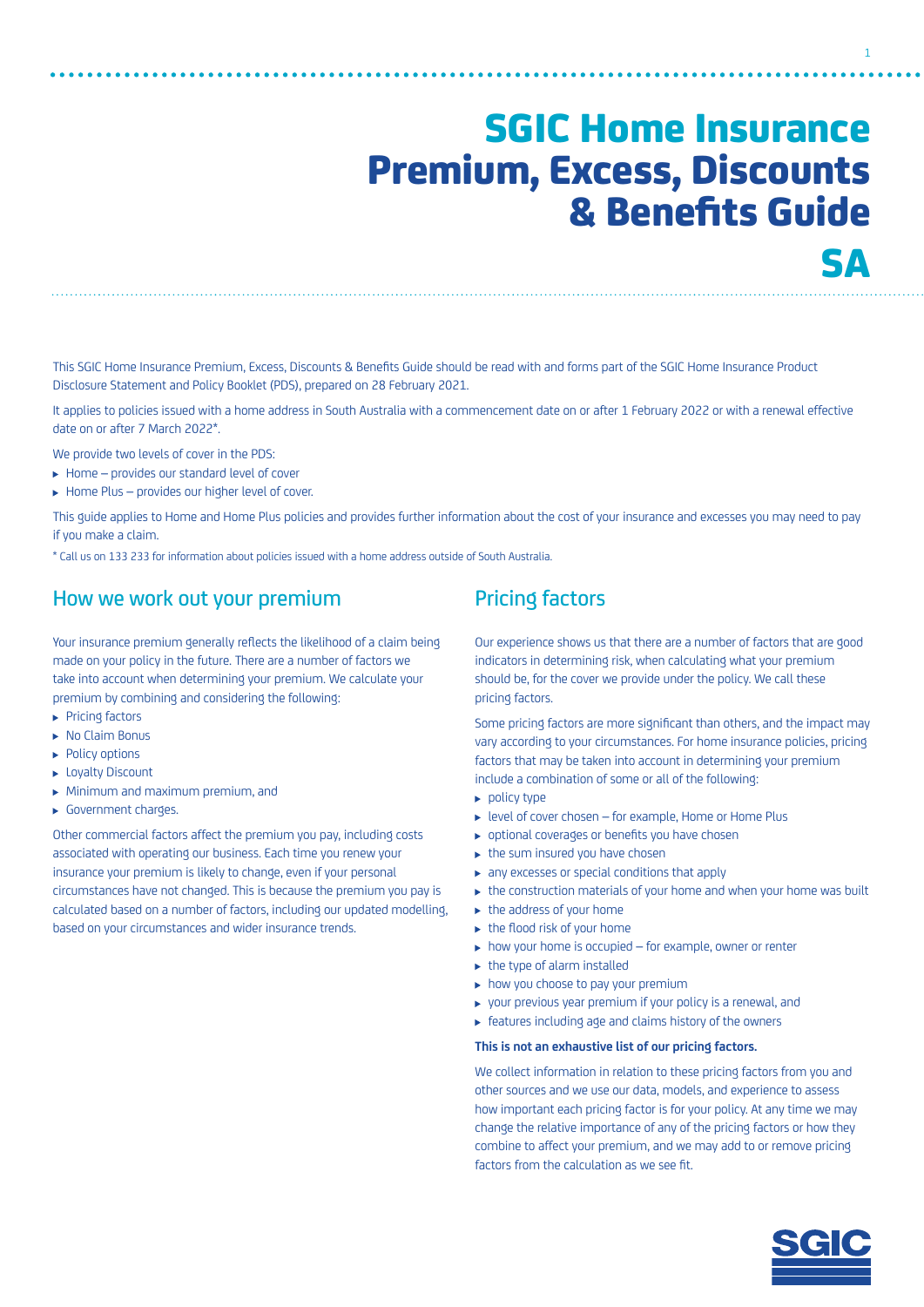# No Claim Bonus

We give you a No Claim Bonus which ranges from 0% to 25% to reward you for your good claims history. Once you reach 25% No Claim Bonus you will also receive associated privileges.

A different No Claim Bonus may apply to each policy that you hold with us. When you first take out each policy, we calculate your policy's No Claim Bonus level based on:

- claims history of you and any other policy holders, and
- number of years you and any other policy holders have held home insurance for.

Your current Certificate of Insurance will show any No Claim Bonus and any benefits that have been applied to your policy. The way in which your policy's No Claim Bonus is applied to your premium is set out in the 'How we calculate your Home premium' section of this guide on page 5.

### **The No Claim Bonus levels are:**

| 25%   | <b>Claim Free Privilege Life</b> status is achieved once you           |  |  |  |  |  |
|-------|------------------------------------------------------------------------|--|--|--|--|--|
|       | have held Claim Free Privilege Plus status for 3 claim free            |  |  |  |  |  |
|       | periods. Claim Free Privilege Life gives you No Claim Bonus            |  |  |  |  |  |
|       | Protection For Life.                                                   |  |  |  |  |  |
|       | <b>Claim Free Privilege Plus</b> status is achieved once you have      |  |  |  |  |  |
|       | held Claim Free Privilege status for 1 claim free period. <b>Claim</b> |  |  |  |  |  |
|       | Free Privilege Plus gives you free No Claim Bonus Protection.          |  |  |  |  |  |
|       | <b>Claim Free Privilege</b> status is achieved once you have held      |  |  |  |  |  |
|       | a 20% No Claim Bonus for 1 claim free period. <b>Claim Free</b>        |  |  |  |  |  |
|       | <b>Privilege</b> rewards you with our highest level of 25% and the     |  |  |  |  |  |
|       | option to pay to add No Claim Bonus Protection.                        |  |  |  |  |  |
| 20%   | When you first take out a policy you may qualify for either:           |  |  |  |  |  |
| 15%   | a 20% No Claim Bonus - our highest level available for                 |  |  |  |  |  |
| 12.5% | new policies which also comes with the option to pay to                |  |  |  |  |  |
| 10%   | add No Claim Bonus Protection, or<br>a 0-15% No Claim Bonus.           |  |  |  |  |  |
| 5%    | You move up one discount level after each claim free period            |  |  |  |  |  |
| 0%    | until you reach our maximum 25% No Claim Bonus.                        |  |  |  |  |  |
|       |                                                                        |  |  |  |  |  |

#### **How does No Claim Bonus work?**

No Claim Bonus is calculated on each policy, unless your claims history does not entitle you to a No Claim Bonus. Each year at renewal, your policy's No Claim Bonus is recalculated. For each claim free period, your No Claim Bonus will move up one level, until you achieve our maximum 25% No Claim Bonus.

For each claim made since inception of your policy (for a new policy) or the date of your last renewal notice\*, your No Claim Bonus will move down one level unless:

- ▶ You have chosen to pay to add No Claim Bonus Protection to your policy and it is the first claim since inception of your policy (for a new policy) or the date of your last renewal notice\*
- You have achieved Claim Free Privilege Plus status and it is the first claim since inception of your policy (for a new policy) or the date of your last renewal notice\*, or
- You have achieved Claim Free Privilege Life status.

#### **What is a claim free period?**

A claim free period is the period from inception of your policy to the date of your first renewal notice\* (for a new policy) or the period between the date of your previous renewal notice\* and the date of the next renewal notice\* in which no claims are made.

#### **What happens if I make a claim without No Claim Bonus Protection?**

For each claim made since inception of your policy (for a new policy) or the date of your last renewal notice\* without No Claim Bonus Protection, you move down one level. For example:

 If you have 15% No Claim Bonus and made one claim, you would move down to 12.5%, and if you made two claims, you would move down to 10%.

#### **What is No Claim Bonus Protection option?**

If you have 20% No Claim Bonus or 25% No Claim Bonus with Claim Free Privilege status, you are eligible to pay an additional premium to protect your policy's No Claim Bonus level. This means your No Claim Bonus will not move down a level where you make one claim from inception of your policy (for a new policy) or the date of your last renewal notice\*. However, you will move down a No Claim Bonus level for each additional claim you make.

### **What is free No Claim Bonus Protection?**

If you have achieved Claim Free Privilege Plus status, you are awarded with free No Claim Bonus Protection. This means you will retain you Claim Free Privilege Plus status and 25% No Claim Bonus when you make one claim from inception of your policy (for a new policy) or the date of your last renewal notice\*. However, if you make two claims you will move down to our 20% No Claim Bonus and will continue to move down a level for each additional claim.

#### **What is free No Claim Bonus protection for life?**

If you have achieved Claim Free Privilege Life status, your policy's 25% No Claim Bonus is locked in for the life of the policy. This means your 25% No Claim Bonus will not be affected regardless of how many claims you make and you retain your Claim Free Privilege Life status for the life of the policy.

\*You can find this date on the bottom of your renewal notice. This may be different to your policy period start date as shown on your Certificate of Insurance.

# Policy options

If you have any of the below policies you may add the following policy options to your policy by paying an additional premium that applies.

Buildings Insurance:

- Burn out of electric motors fusion (automatically included with Home Plus)
- Accidental damage (automatically included with Home Plus)
- Pet lover's pack

Contents Insurance:

- Burn out of electric motors fusion (automatically included with Home Plus)
- Accidental damage (automatically included with Home Plus)
- Valuable Contents
- ▶ Portable Contents
- Pet lover's pack.

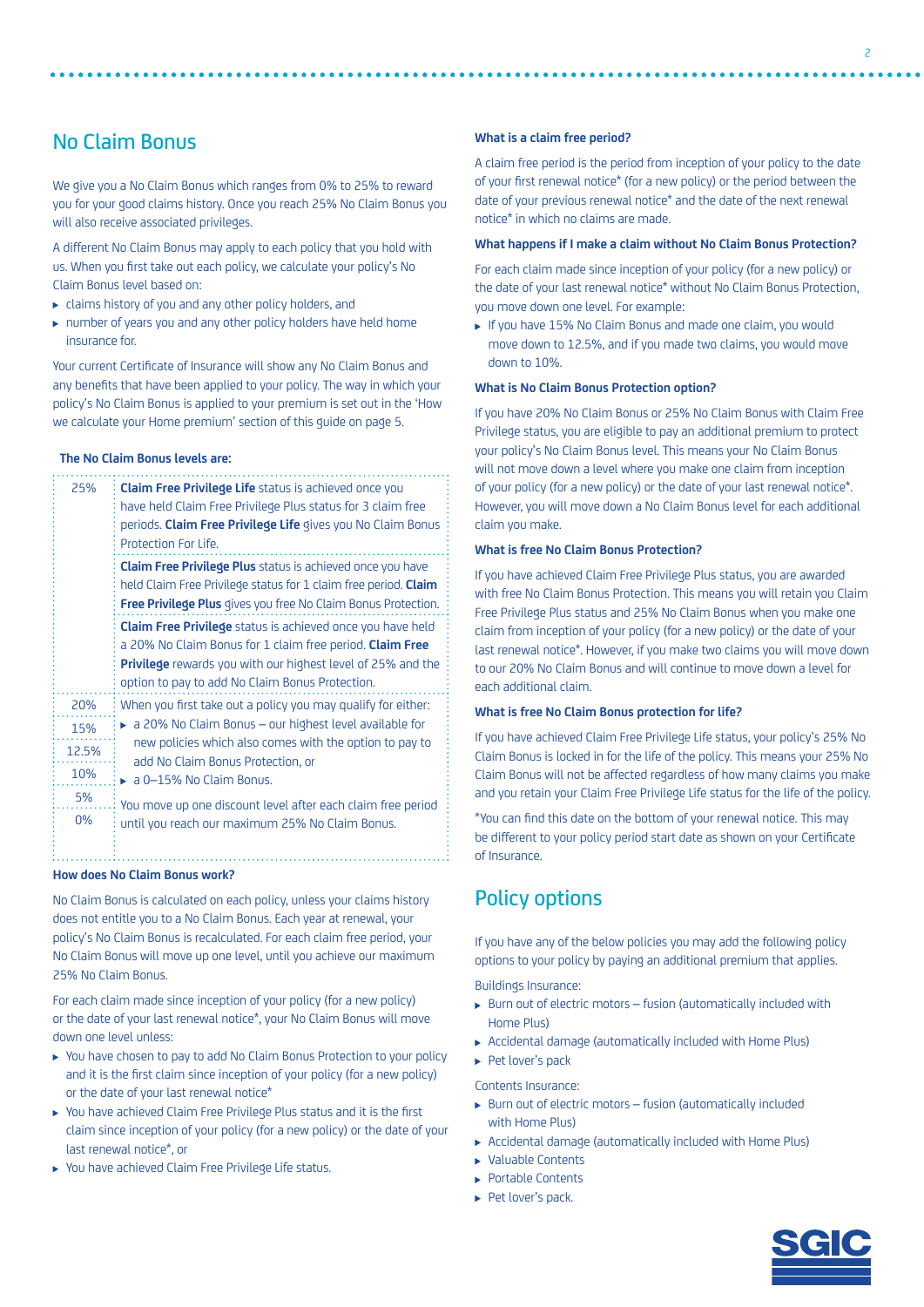### **Cost of choosing to pay by the month**

If you initially take out your insurance policy with a commencement date on or after 29 October 2015 and choose to pay your premium by monthly instalments you may pay more than if you pay annually. Any additional premium when you pay monthly is due to this being a pricing factor and an administrative cost.

Any additional premium you are required to pay will be shown on your current Certificate of Insurance.

# Loyalty Discount

Your Loyalty Discount is based on how long you have had a relationship with us and how many eligible policies you have. The longer you maintain your continuous relationship with us and the more policies you hold, the higher the discount you could receive.

The way in which your Loyalty Discount is applied to your premium is set out in the 'How we calculate your Home premium' section of this guide on page 5.

Refer to the following Loyalty Discount table to see what discount you will be entitled to.

| of Relationship<br>Years | $25+$     | $12.5\%$ :   | 15%   | 17.5%   | 20%     | 22.5%   | 25%   |
|--------------------------|-----------|--------------|-------|---------|---------|---------|-------|
|                          | $10 - 24$ | 10%          | 12.5% | 15%     | 17.5%   | 20%     | 22.5% |
|                          | $5 - 9$   | 7.5%         | 10%   | 12.5%   | 15%     | 17.5%   | 20%   |
|                          | $3 - 4$   | 5%           | 7.5%  | 10%     | 12.5%   | 15%     | 17.5% |
|                          | $0 - 2$   | $0\%$        | 5%    | 7.5%    | 10%     | 12.5%   | 15%   |
|                          |           | $\mathbf{1}$ | 2     | $3 - 4$ | $5 - 7$ | $8 - 9$ | $10+$ |

**Policy Count**

To receive a Loyalty Discount, the eligible policies must be current.

If you take out a new eligible policy the Loyalty Discount will be applied to that policy.

For your existing eligible policies any change to your Loyalty Discount generally applies from the next renewal after you qualify.

If you become eligible for an updated Loyalty Discount around the time your existing policies are due for renewal, the updated Loyalty Discount may not be applied to those renewing policies (the updated discount will be applied on the subsequent renewal).

You should contact us if you believe you are eligible for a higher Loyalty Discount on a policy and it is not noted on your Certificate of Insurance.

#### **List of business**

To help ensure we are taking into account all of your policies and you are receiving the maximum discount you can check all your policies via your online account [sgic.com.au](http://sgic.com.au) or contact us on 133 233.

For policies with more than one policyholder, your discount is based on the policyholder who has the highest loyalty discount (most eligible policies and longest continuous relationship with us).

The following is a list of the policies that:

▶ contribute to your policy count

▶ are eligible to receive the Loyalty Discount.

| <b>Policies</b>                    | <b>Policy</b><br><b>Count</b> | <b>Discount</b><br>applied |
|------------------------------------|-------------------------------|----------------------------|
| <b>Motor</b>                       |                               |                            |
| <b>Comprehensive Plus</b>          |                               |                            |
| Comprehensive                      |                               |                            |
| Third Party Fire & Theft           |                               |                            |
| Third Party Property Damage        |                               |                            |
| Veteran, Vintage & Classic Vehicle |                               |                            |
| <b>Home</b>                        |                               |                            |
| <b>Buildings</b>                   |                               |                            |
| Contents                           |                               |                            |
| <b>Buildings and Contents*</b>     |                               |                            |
| <b>Landlord</b>                    |                               |                            |
| <b>Buildings</b>                   |                               |                            |
| Contents                           |                               |                            |
| Buildings and Contents*            |                               |                            |
| <b>On-site Caravan</b>             |                               |                            |
| <b>Touring Caravan</b>             |                               |                            |
| <b>Boat</b>                        |                               |                            |
| <b>Trailer</b>                     |                               |                            |
| <b>Retail Business Insurance</b>   |                               | X                          |
| Life Insurance**                   |                               | $\times$                   |
| <b>Income Protection**</b>         |                               | ×                          |
| Policy Count equals 2.             |                               |                            |

\*\* Applies to policies issued on or before 1 April 2021 and any subsequent renewal of those policies, provided no changes are made.

# Minimum and maximum premium

Your premium, including any discounts you may be eligible for, are subject to minimum and maximum premiums. We consider the minimum and maximum amounts we are prepared to sell the policy for and may adjust your premium to ensure it does not fall outside that range. Any discounts will be applied to your policy, only to the extent any minimum premium is not reached. This means that any discount you may be eligible for may be reduced. When we determine your premium on renewal, we may also limit any increases or decreases in your premium by considering factors such as your previous year's premium amount.

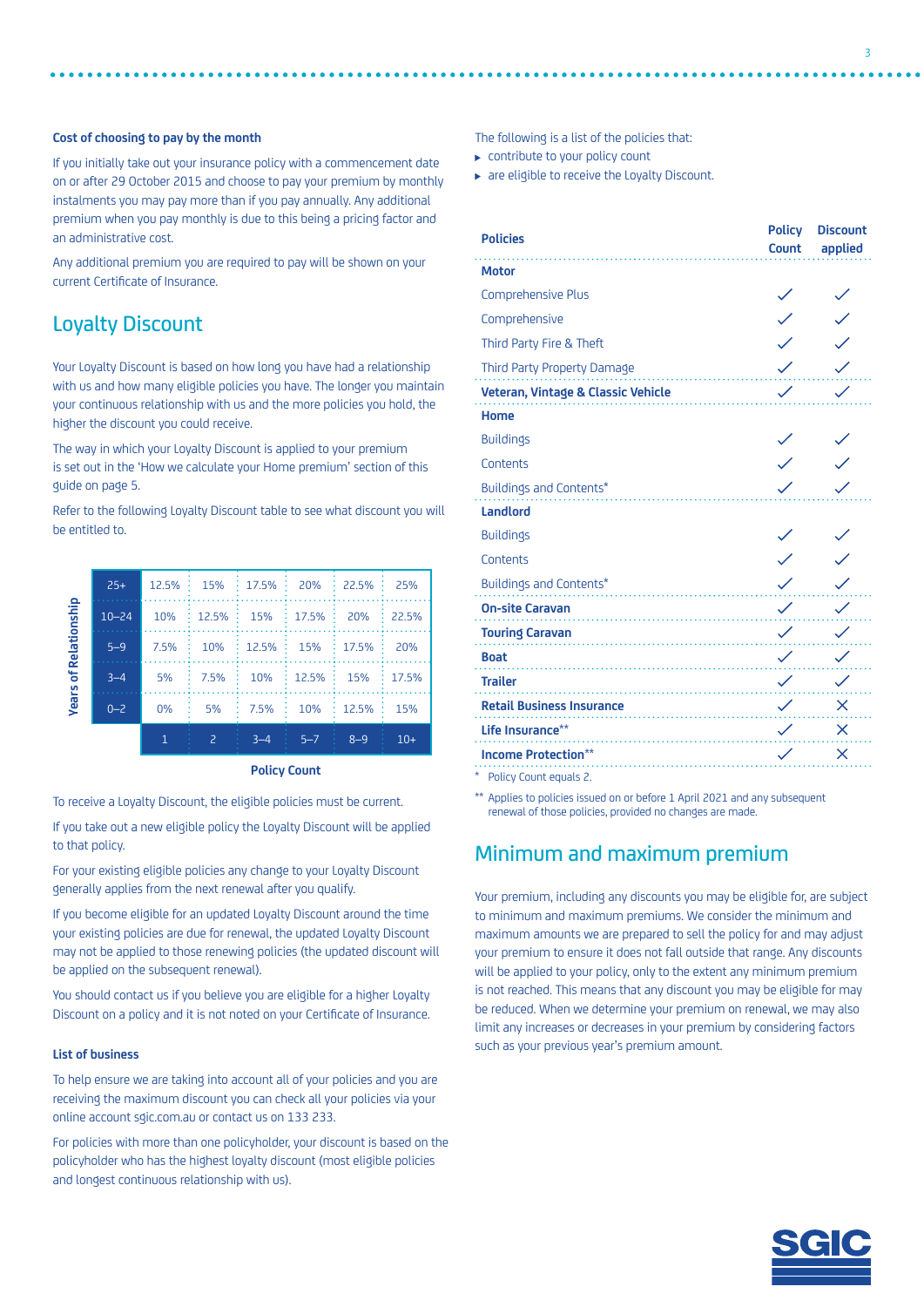# **Excess**

An excess is the amount you contribute towards the cost of your claim.

There are three types of excess:

- $\blacktriangleright$  basic
- $\blacktriangleright$  earthquake
- $\blacktriangleright$  special.

The type of excess you need to pay depends on what your claim relates to. Also, you may need to pay more than one type of excess.

The amount and types of excess that apply to your policy are shown on your current Certificate of Insurance.

When you make a claim, an excess may apply. If so, we will:

- ▶ deduct the excess from any claim payment, or
- request you pay the excess to us, or to the repairer or supplier.

If we request you pay the excess, we will tell you who to pay and may require payment as part of the finalisation of your claim.

You do not have to pay an excess if you make:

- $\blacktriangleright$  a liability claim,
- a claim for food spoilage (see Section 3 of your SGIC Home Insurance PDS), or
- a claim for an incident that we are satisfied someone else is responsible for and:
	- you can provide the name and address of that person and,
	- the amount of the claim is more than the basic excess.

When determining the excess that will apply to your claim we may need to decide if you or someone else is responsible. To do this we may request additional information – for example witness statements or photographs – and consider any laws, bylaws or rules that apply to the claim circumstances.

If we are unable to determine that someone else is responsible, the excess is payable.

#### **Basic excess**

If you make a claim, a basic excess may apply. The circumstance(s) when an excess (including a basic excess) does not apply are set out in this Excess section. Choosing a higher basic excess reduces your premium.

You can choose one of the following amounts as your buildings basic excess or your contents basic excess:

\$100 (or NIL if you are 50 years or older), \$200, \$300, \$500, \$750, \$1,000, \$2,000, \$3,000, \$4,000 or \$5,000.

If you have combined your Buildings Insurance and Contents Insurance under one policy, then you can choose a different basic excess for your buildings and contents. Then, if you make a claim for loss or damage under:

- your buildings insurance you must pay us the buildings basic excess, or
- your contents insurance you must pay us the contents basic excess, or
- both your buildings and contents insurance you only pay one basic excess, whichever is higher. But if you have the Pet Lover's Pack cover and make a claim under that cover, then you pay us the lower basic excess.

#### **Earthquake excess**

If under Buildings Insurance you make a claim for loss or damage as a result of the listed event of earthquake, you must pay the earthquake excess of \$500, or the buildings basic excess, whichever is higher.

#### **Special excess**

We may apply a special excess for one of the listed events. A special excess is payable in addition to your buildings or contents basic excess.

# Government charges

Home Insurance policies are subject to stamp duty imposed by state and territory governments in addition to GST.

| <b>Government Charges</b> | <b>Home Insurance</b> |  |  |
|---------------------------|-----------------------|--|--|
| - GST                     | 1 በ%                  |  |  |
| <b>Stamp Duty</b>         | 11%                   |  |  |